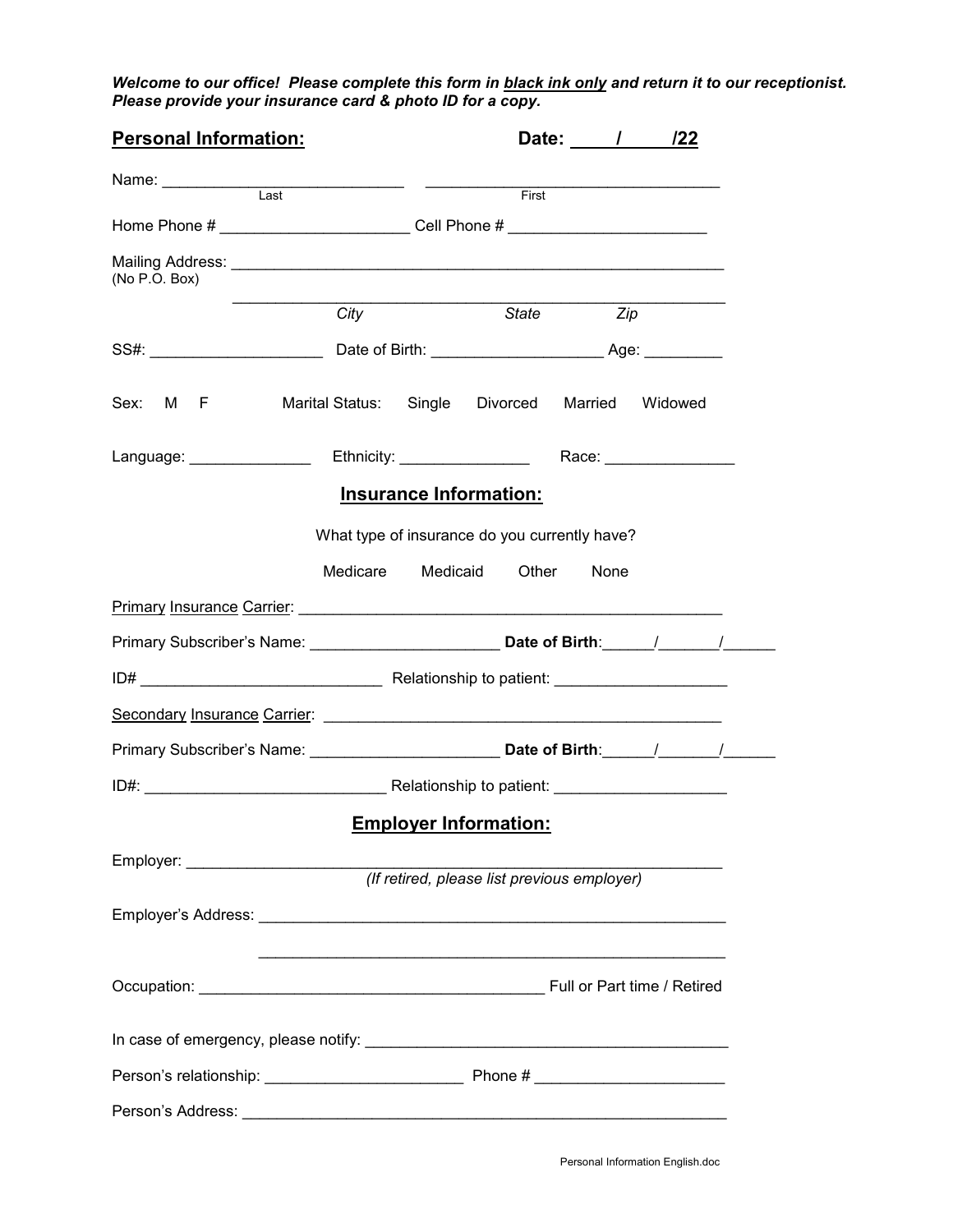### **Information about Spouse:**

|                                                                |                      | Name: _____________________________Age: ______ Date of Birth____________________ |
|----------------------------------------------------------------|----------------------|----------------------------------------------------------------------------------|
|                                                                |                      |                                                                                  |
|                                                                |                      |                                                                                  |
|                                                                |                      | (If retired, please list previous employer)                                      |
|                                                                |                      |                                                                                  |
|                                                                |                      |                                                                                  |
|                                                                |                      |                                                                                  |
|                                                                |                      |                                                                                  |
| Today's visit is related to the following (please circle one): |                      | <b>MEDICAL INFORMATION:</b>                                                      |
| <b>Medical Problem</b>                                         |                      | <b>Work Related Injury</b>                                                       |
| <b>Accident Related</b>                                        |                      | Motor Vehicle Injury                                                             |
|                                                                | <b>Routine Visit</b> |                                                                                  |
|                                                                |                      |                                                                                  |
| Person Financially Responsible for this Bill:                  |                      |                                                                                  |
| (Please Print)                                                 |                      |                                                                                  |

*MEDICARE PATIENTS PLEASE KEEP IN MIND: You will be responsible for your yearly deductible and your co-payment/co-insurance (20%) at the time the service is rendered. As a courtesy, our office will file your claim with a secondary insurance carrier if it is a Medigap Participant.* 

I authorize any holder or other information about me to release to my insurance carrier or to the Centers for Medicare and Medicaid Services (CMS) or its agents, intermediaries or carriers, any information, including medical, needed to process this claim or a related Medicare claim. I hereby assign all medical and/or surgical benefits to which I am entitled, including Medicare and other government sponsored programs, private insurance or any health plan to: James E. Haberman, MD. I permit a copy of this authorization to be used in place of the original. This shall serve as a lifetime authorization, including Medicare. Any outstanding balance that is sent for collections will be charged an additional \$75 fee.

Patient's Signature

I

 $\frac{1}{22}$  Today's Date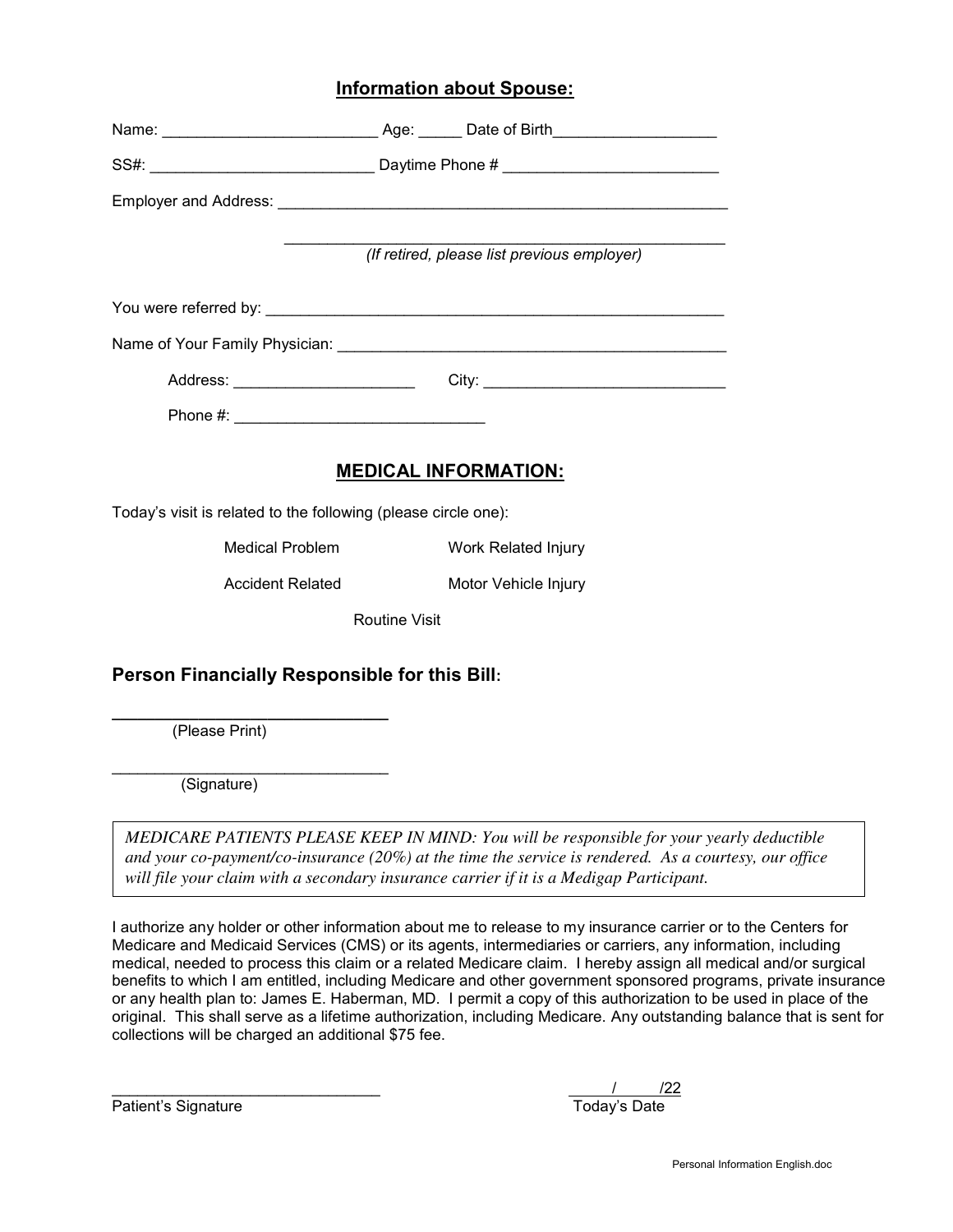| James E. Haberman, M.D., F.A.C.S. |  |
|-----------------------------------|--|
|-----------------------------------|--|

Excel Eye Care & Surgery Center

Date: / / / 22

# **Medical History Questionnaire**

| <b>Medical History</b>                                                                                      | Name: _________________________                   |
|-------------------------------------------------------------------------------------------------------------|---------------------------------------------------|
|                                                                                                             |                                                   |
|                                                                                                             |                                                   |
|                                                                                                             |                                                   |
|                                                                                                             |                                                   |
| Do you have any allergies to medications?<br>Yes                                                            | No                                                |
|                                                                                                             |                                                   |
| <b>Review of Systems</b> – Do you have any problems in the following areas? If yes, provide<br>information. |                                                   |
|                                                                                                             | <b>Explanation of Problem</b>                     |
| <b>Constitutional Problems-Fever, weight loss</b>                                                           |                                                   |
| Eyes-Loss of vision, blurred vision, distorted vision (halos),                                              |                                                   |
| Loss of side vision, double vision, dryness, mucous discharge, __________________                           |                                                   |
| Redness, sandy or gritty feeling, itching, burning, tired eyes,                                             |                                                   |
| Glare/light sensitivity, eye pain or soreness, chronic infection,                                           | <u> 1990 - Johann Barbara, martxa alemaniar a</u> |
| Difficulty with night vision                                                                                |                                                   |
| Ears, nose, mouth, throat-Sinus congestion, runny nose, ________________________                            |                                                   |
| Post nasal drip, chronic cough, dry throat/mouth                                                            |                                                   |
| Cardiovascular-Palpitations, chest pain                                                                     |                                                   |
| Respiratory-Chronic bronchitis, shortness of breath                                                         |                                                   |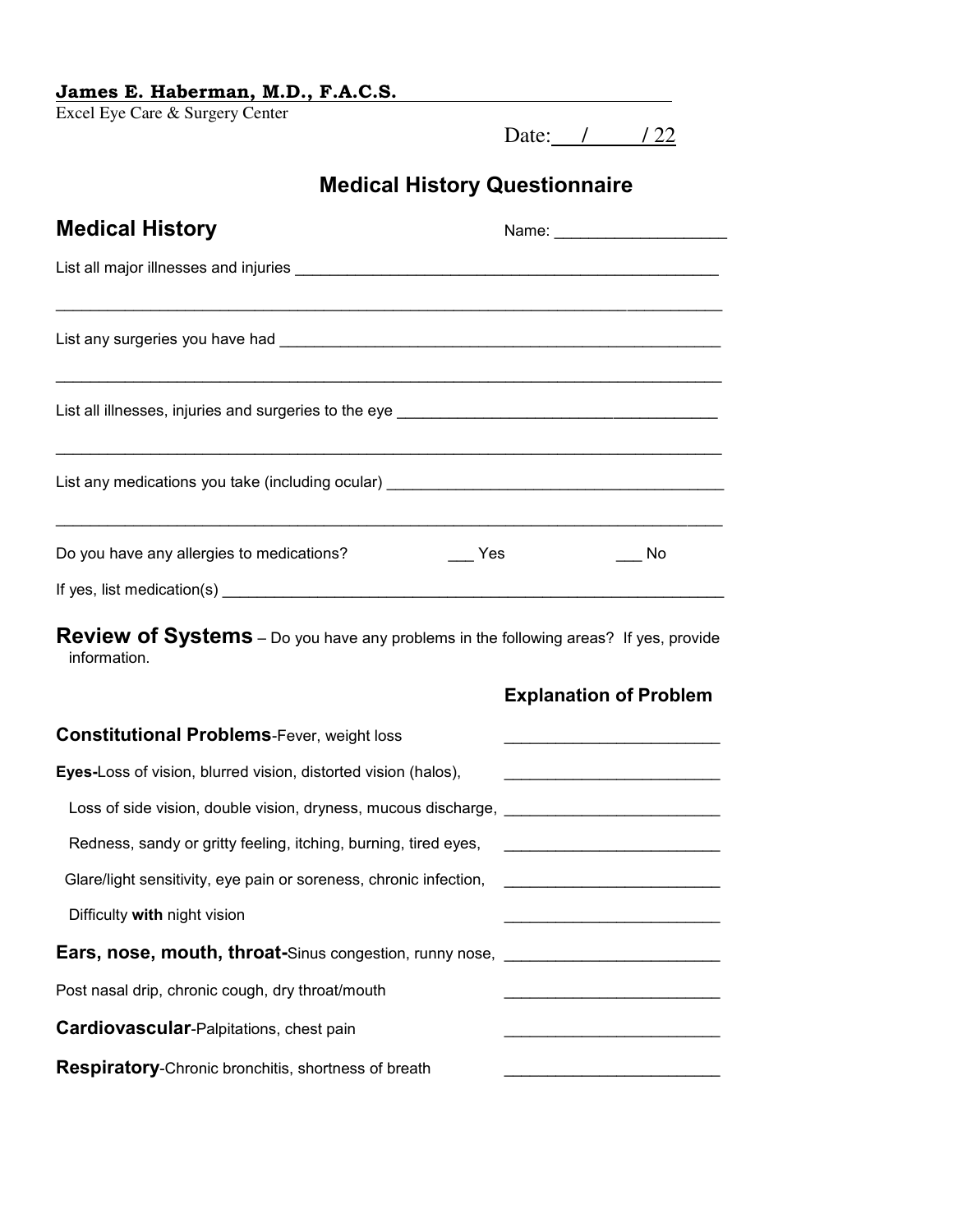### **Explanation of Problem**

**Psychiatric \_\_\_\_\_\_\_\_\_\_\_\_\_\_\_\_\_\_\_\_\_** 

### **Musculoskeleta**l**-**Arthritis **\_\_\_\_\_\_\_\_\_\_\_\_\_\_\_\_\_\_\_\_\_**

## **Psychiatric**

**Allergic**-Head allergy symptoms, seasonal of hay fever **with all allergic**-Head allergy symptoms, seasonal of hay fever

# **Family History**

| <b>Disease</b>                        | <b>Yes</b><br><b>No</b>                       | <b>Relationship to Patient</b>                                             |
|---------------------------------------|-----------------------------------------------|----------------------------------------------------------------------------|
| Glaucoma                              |                                               |                                                                            |
| <b>Macular Degeneration</b>           |                                               |                                                                            |
| <b>Retinal Problem</b>                |                                               |                                                                            |
| Arthritis                             |                                               |                                                                            |
| <b>Diabetes</b>                       |                                               |                                                                            |
| <b>High Blood Pressure</b>            |                                               | <u> 1989 - Johann John Stoff, mars and de Brasilian (b. 1989)</u>          |
| <b>Stroke</b>                         |                                               |                                                                            |
| Tuberculosis                          |                                               | the control of the control of the control of the control of the control of |
| Other                                 |                                               |                                                                            |
| <b>Social History</b>                 |                                               |                                                                            |
| Do you drive?                         | <b>Solution Service Stress Service Stress</b> | Do you smoke? ____ Yes ____ No                                             |
| Do you wear glasses? ____ Yes ____ No |                                               |                                                                            |
|                                       | Do you drink alcohol? ____ Yes ____ No        | If yes, <u>meals</u> socially _ other                                      |

# **PHYSICIAN USE ONLY**

| History reviewed. | No changes. | Additions as noted above. |
|-------------------|-------------|---------------------------|
| Signature:        |             | Date:                     |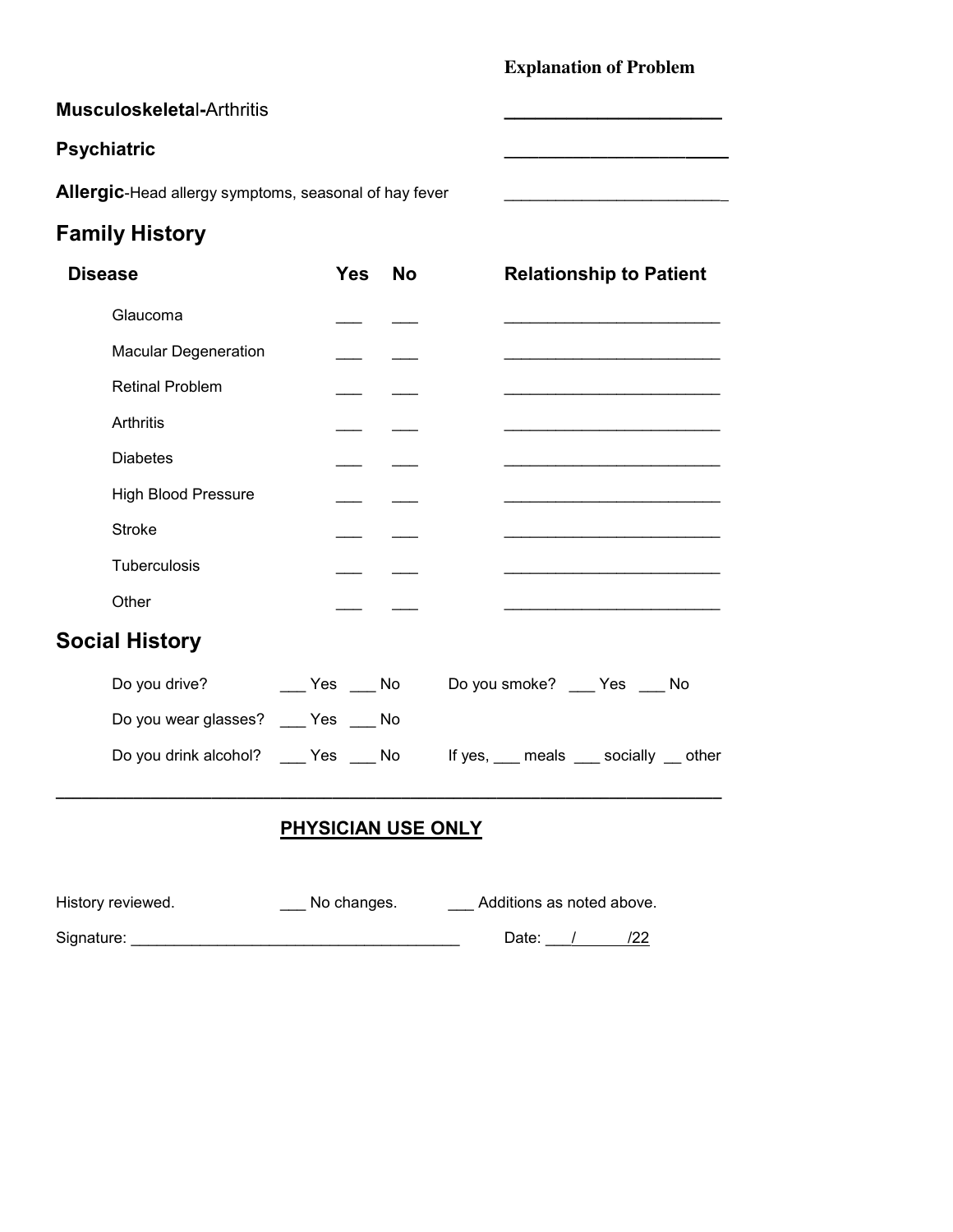### **James E. Haberman, M.D., F.A.C.S.**

Excel Eyecare & Laser Surgery Center 2333 Morris Avenue

 Suite C-103 Union, New Jersey 07083 Tel. (908) 688-4000 Fax (908) 688-1717

### **Verification of Receipt of Health Information Privacy Practices**

By signature below, I verify that I have received a copy of the Health Information Privacy Practices of James E. Haberman, M.D., P.A.

Signature of Person or Personal Representative

\_\_\_\_\_\_\_\_\_\_\_\_\_\_\_\_\_\_\_\_\_\_\_\_\_\_

\_\_\_\_\_\_\_\_\_\_\_\_\_\_\_\_\_\_\_\_\_\_\_\_\_\_\_\_\_\_\_\_\_\_\_\_\_\_\_\_\_\_\_\_

Date

Printed Name of Person or Personal Representative

\_\_\_\_\_\_\_\_\_\_\_\_\_\_\_\_\_\_\_\_\_\_\_\_\_\_\_\_\_\_\_\_\_\_\_\_\_\_\_\_\_\_\_\_\_

\_\_\_\_\_\_\_\_\_\_\_\_\_\_\_\_\_\_\_\_\_\_\_\_\_\_\_\_\_\_\_\_\_\_\_\_\_\_\_\_\_\_\_\_\_\_

Description of Personal Representatives Authority

Verification of Receipt of Hlth Info Privacy Practice